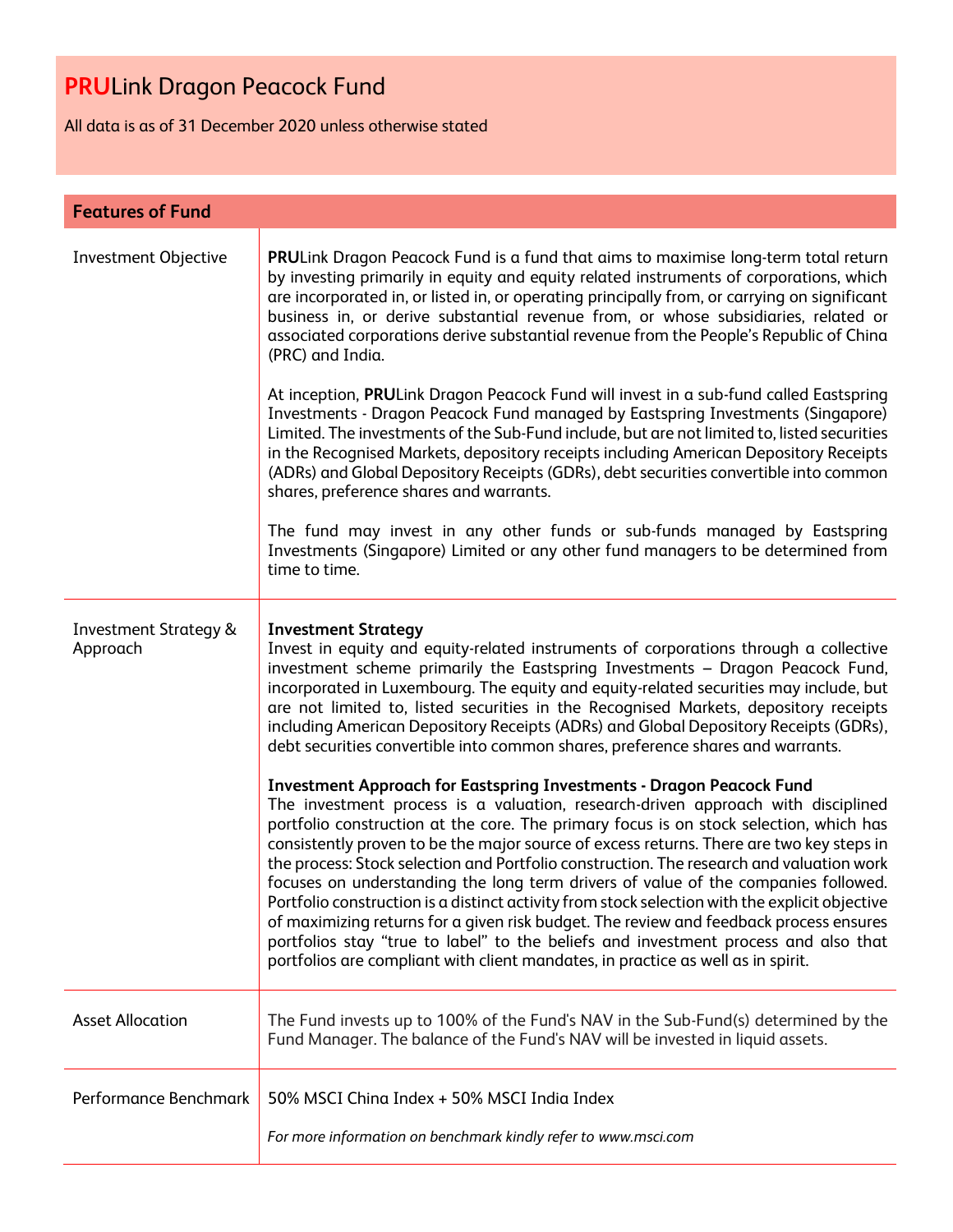All data is as of 31 December 2020 unless otherwise stated

| <b>Fund Manager</b>           | Eastspring Investments Berhad (531241-U) |  |  |
|-------------------------------|------------------------------------------|--|--|
|                               |                                          |  |  |
| <b>Fees &amp; Charges</b>     |                                          |  |  |
| <b>Fund Management Charge</b> | 1.50% p.a.                               |  |  |
| Other Charge, if any          | Nil                                      |  |  |
|                               |                                          |  |  |
| <b>Fund Performance</b>       |                                          |  |  |





**Notice: The graphs are included for illustrative purposes only. Past performance of the fund is not an indication of its future performance**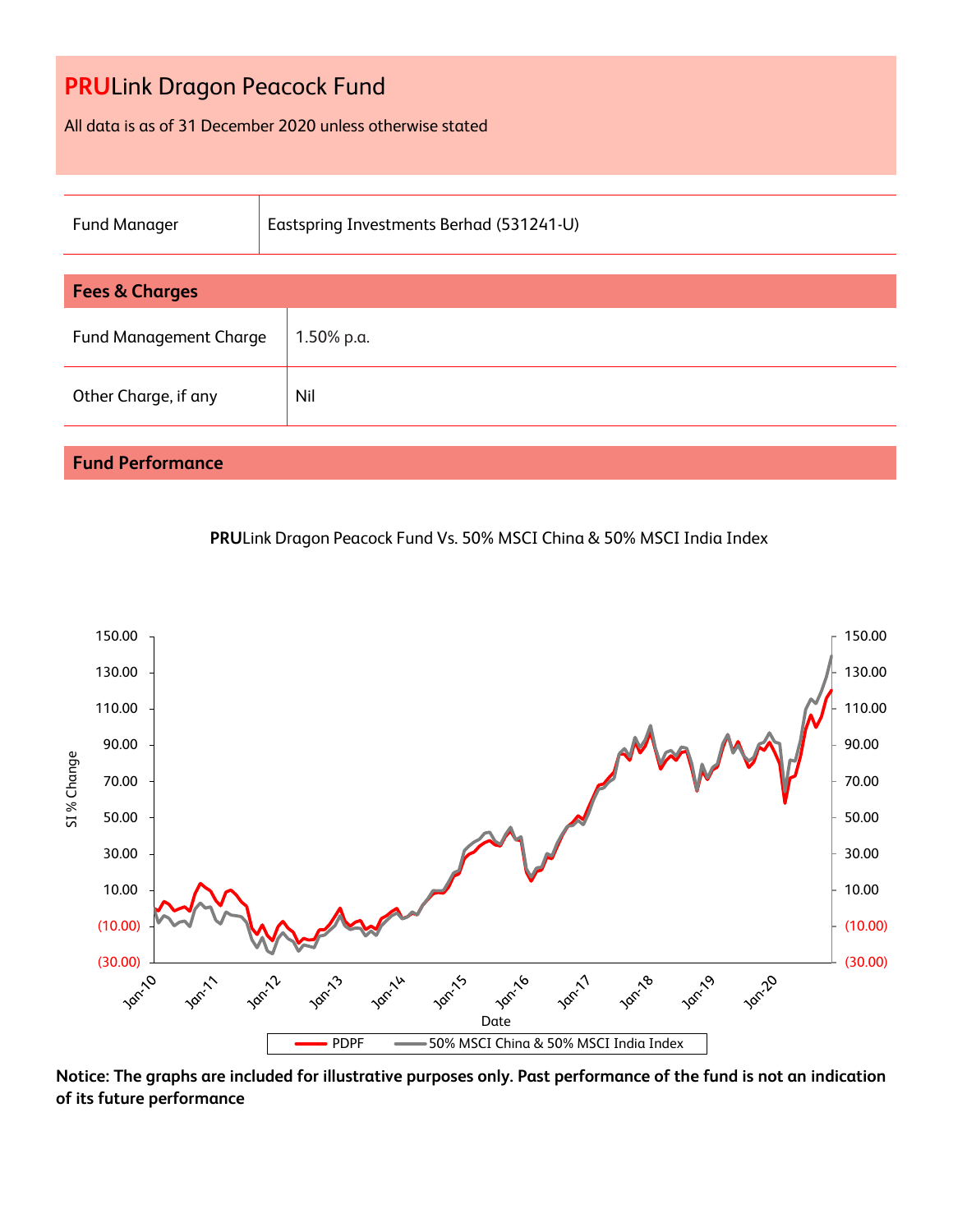All data is as of 31 December 2020 unless otherwise stated

| Year | <b>Actual Performance</b><br><b>PRULink Dragon Peacock Fund</b> | <b>Benchmark 50% MSCI China Index + 50%</b><br><b>MSCI India Index</b> |
|------|-----------------------------------------------------------------|------------------------------------------------------------------------|
| 2011 | $-25.11%$                                                       | $-25.75%$                                                              |
| 2012 | 16.46%                                                          | 20.68%                                                                 |
| 2013 | 4.61%                                                           | 7.81%                                                                  |
| 2014 | 19.00%                                                          | 23.91%                                                                 |
| 2015 | 15.47%                                                          | 15.60%                                                                 |
| 2016 | 8.36%                                                           | 4.60%                                                                  |
| 2017 | 27.31%                                                          | 32.16%                                                                 |
| 2018 | $-9.78%$                                                        | $-10.96%$                                                              |
| 2019 | 12.11%                                                          | 14.59%                                                                 |
| 2020 | 14.99%                                                          | 21.56%                                                                 |

*Sources: Lipper IM and Bloomberg, 31 December 2020*

Notice: Past performance is not an indication of its future performance. This is strictly the performance of the investment/underlying funds, and not the returns earned on the actual premiums paid of the investment-linked insurance product.

Basis of calculation of past performance:

$$
= \left(\frac{Net\text{ Asset Value for Year }n}{Net\text{ Asset Value for Year }n-1}-1\right)\%
$$

#### **Additional disclosure for PRULink Dragon Peacock Fund**

**PRU**Link Dragon Peacock Fund invests in the Eastspring Investments – Dragon Peacock Fund.

The fund manager of Eastspring Investments - Dragon Peacock Fund is Eastspring Investments (Singapore) Limited.

Management fees may be charged at the Fund and/or Sub-Fund(s) level. Please note that you will be charged a maximum of 1.50% p.a., being the combined annual fund management charge at the Fund and Sub-Fund(s) levels. Sub-Fund(s) with investment strategies to invest in Exchange Traded Funds ("ETF") or other Collective Investment Schemes may incur additional expenses at the Sub-Fund(s) level which is taken as part of the investment strategy considerations to deliver the fund performance.

| Vear                                                                                       | 2020   | 2019   | 2018      | 2017   | 2016  | 2015  | 2014             | 2013     | 2012   | 2011      |
|--------------------------------------------------------------------------------------------|--------|--------|-----------|--------|-------|-------|------------------|----------|--------|-----------|
| Net Performance                                                                            | 19.74% | 15.54% | $-10.42%$ | 44.15% | 5.55% | 1.08% | 12<br>73%<br>J.J | $-0.97%$ | 23.96% | $-27.50%$ |
| ÷<br>Drogan Descark Eund (Closs D)<br>Nota: The above return is for Eastenring Investments |        |        |           |        |       |       |                  |          |        |           |

*Note: The above return is for Eastspring Investments – Dragon Peacock Fund (Class D)*

Returns are based on third party unit price, net of fees with dividends reinvested, if any, and reported in USD. *Source: Eastspring Singapore, 31 December 2020*

Notice: Past performance is not an indication of its future performance. This is strictly the performance of the investment/underlying funds, and not the returns earned on the actual premiums paid of the investment-linked insurance product.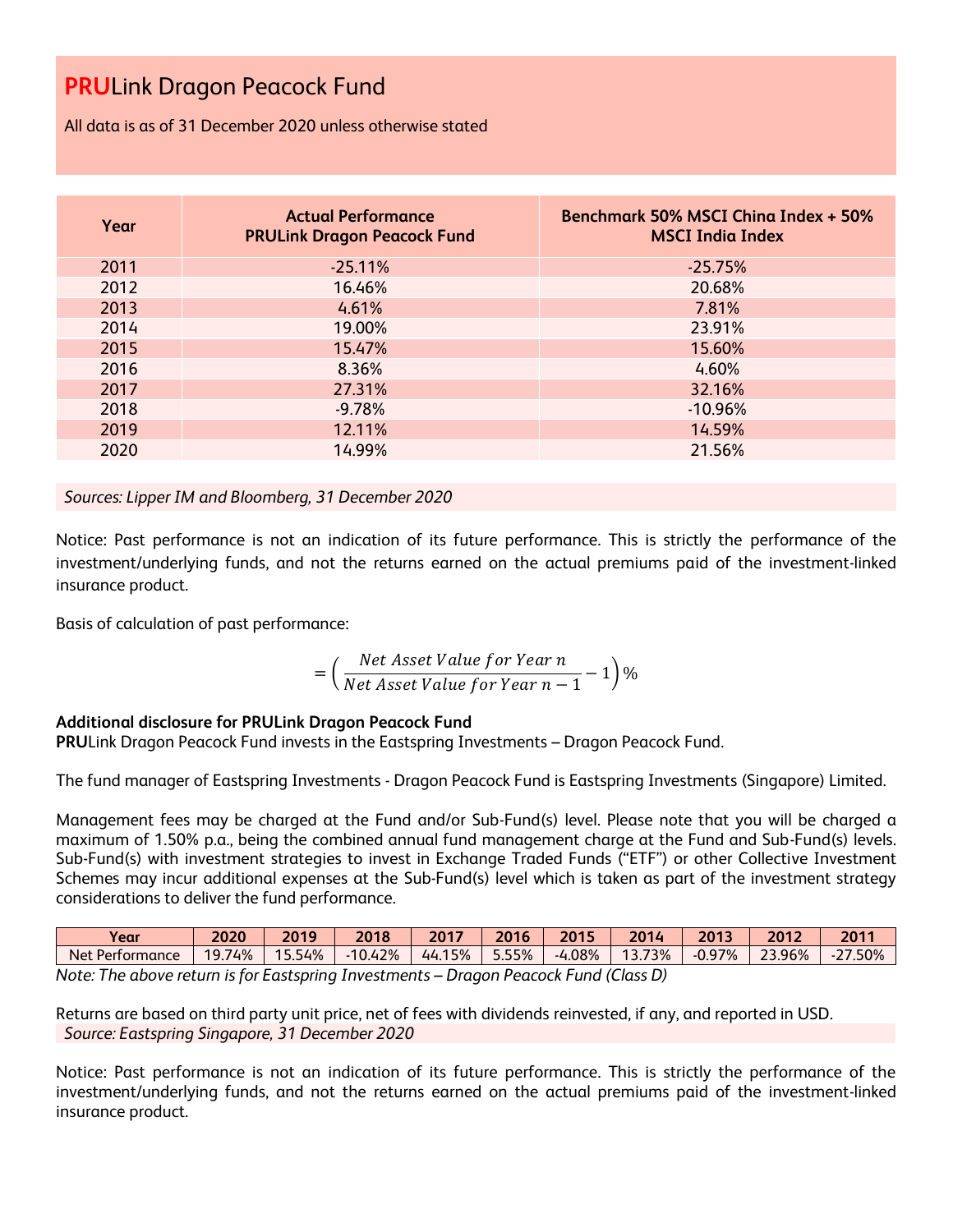All data is as of 31 December 2020 unless otherwise stated

Basis of calculation of past performance:

$$
= \left(\frac{Net\ Asset\ Value\ for\ Year\ n}{Net\ Asset\ Value\ for\ Year\ n-1} - 1\right)\%
$$

#### **Investment Risks**

As this is a Feeder Fund, there are some risks relating and inherent to the Target Fund, these risks are explained below:

#### **Emerging Markets Risk**

The Target Fund is investing primarily in equity and equity-related securities of companies, which are incorporated, listed in or have their area of primary activity in emerging markets. Potential investors should be aware that investments in emerging markets may involve, due to the economic and political development process which some of these countries are undergoing, a higher degree of risk which could adversely affect the value of investments. Among other things, investment in emerging markets involves risks such as the restriction on foreign investment, counterpart risk, higher market volatility and the illiquidity of the companies' assets depending on the market conditions in the emerging markets.

Moreover, companies may be subject to considerably less state supervision and less differentiated legislation. Investors would have to take into consideration that trading volume in emerging markets may be substantially less than in the world's leading stock markets and may have to be conducted at unfavourable prices. To manage and mitigate this risk, the Investment Manager will apply standards to endeavour that quality investments are purchased.

#### **Portfolio Risk**

The Target Fund is intended for investors who can accept the risks associated with investing primarily in the securities of the type held in the Target Fund. Investors in equities will be subject to the risks associated with equity and equity related securities, including fluctuations in market prices, adverse issuer or market information and the fact that equity and equity-related interests are subordinate in the right of payment to other corporate securities, including debt securities.

Likewise, investors in fixed income securities will be subject to the risks associated with debt securities including credit and interest rate risk, and the additional risks associated with high-yield debt securities, loan participations and derivative securities. In addition, investors should be aware of the risks associated with the active management techniques that are expected to be employed by the Target Fund. An investment in the Target Fund does not constitute a complete investment program. Investors may wish to complement an investment in the Target Fund with other types of investments.

#### **Currency Risk**

The Fund is denominated in MYR, while the Sub-Fund(s) may be denominated in other currencies. The performance of the Fund may be affected by movements in the exchange rate between the MYR and the Sub-Fund(s)'s denominated currency. Where applicable, a currency hedge or a currency hedged class of fund may be used to minimise currency risk.

The Sub-Fund(s) or its Target Fund(s)'s underlying investments may be denominated in their local currency, which may differ from the Sub-Fund(s) or its Target Fund(s)'s currency of denomination. The performance of the Sub-Fund(s) or its Target Fund(s) may be affected by movements in the exchange rate between the local currency of its underlying investments and the Sub-Fund(s) or its Target Fund(s)'s denominated currency.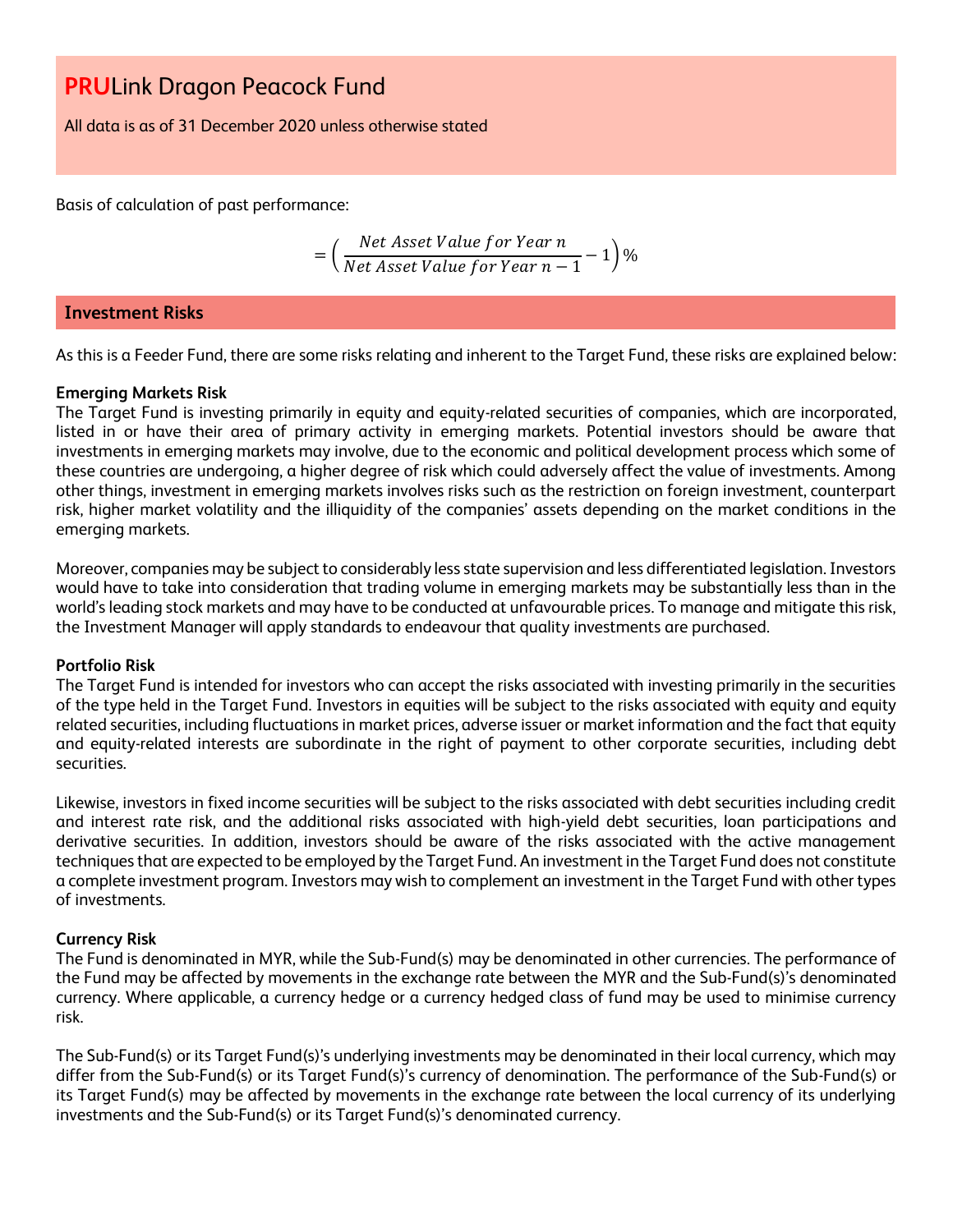All data is as of 31 December 2020 unless otherwise stated

#### **Derivatives Risk**

Derivatives may potentially be used to hedge against any risk that may be derived from investing in the Sub-Fund(s), such as, but not limited to, currency risk.

The Sub-Fund Manager(s) or its Target Fund Manager(s) may invest in derivatives which will be subject to risks. While the judicious use of derivatives by professional investment managers can be beneficial, derivatives involve risks different from, and, in some cases, greater than, the risks presented by more traditional securities investments. Some of the risks associated with derivatives are market risk, management risk, credit risk, liquidity risk and leverage risk. Investments in derivatives may require the deposit or initial margin and additional margin on short notice if the market moves against the investment positions. If no provision is made for the required margin within the prescribed time, the investment may be liquidated at a loss. Therefore, it is essential that such investments in derivatives are monitored closely.

The Sub-Fund Manager(s) or its Target Fund Manager(s) has the necessary controls for investments in derivatives and have in place systems to monitor the derivative positions for the Sub-Fund(s) or its Target Fund(s). The Sub-Fund Manager(s) or its Target Fund Manager(s) does not intend to use derivatives transactions for speculation or leverage but may use them for efficient portfolio management and/or risk management. Currency risk is simply one of the market risks which the fund will be exposed to and can be hedged using derivatives such as FX forwards/futures. Often the underlying currency risk may be taken on as a result of buying an underlying equity or bond. If the Sub-Fund Manager(s) or its Target Fund Manager(s) does not want to also take the currency risk associated with these underlying assets, the Sub-Fund(s) or its Target Fund(s) may use Forward Foreign Exchange contracts to hedge any currency risk derived from holdings of non-base currency positions. Essentially this use of currency forwards is to hedge currency risk in the Sub-Fund(s) or its Target Fund(s).

#### **Political and/or Regulatory Risks**

The value of the assets of the Target Fund may be affected by uncertainties such as political developments, changes in government policies, changes in taxation, restrictions on foreign investment and currency repatriation, currency fluctuations and other developments in the laws and regulations of countries in which an investment may be made. Furthermore, the legal infrastructure and accounting, auditing and reporting standards in certain countries in which an investment may be made may not provide the same degree of investor protection or information to investors as would generally apply in major securities markets. Foreign ownership restrictions in some markets may mean that corporate action entitlements in relation to the Target Fund are invested into may not always be secured or may be restricted.

#### **Market Risk**

Market risk refers to potential losses that may arise from changes in the market prices of the investments. The changes may be specific to the individual security or its issuer or factors affecting all securities traded in the market or a combination of all. It may be caused by various factors among others are movement of interest rates, volatility of the stocks, foreign exchange rates and share prices. This risk may be mitigated by investing in a well-diversified portfolio of securities from different market sectors helps mitigate this risk so that the collapse of any one security or any one market sector would not impact too greatly on the value of the fund.

#### **Counterparty Risk**

The Target Fund will be exposed to credit risk on the counterparties with which it trades. The Fund will be subject to the possibility of the insolvency, bankruptcy or default of a counterparty with which the Target Fund trades, which could result in substantial losses to the Target Fund.

#### **Interest Rate & Credit Risk**

The Target Fund is permitted to invest in fixed income securities. Fixed income securities are subject to interest rate fluctuations and credit risks, such as risk of default by issuers.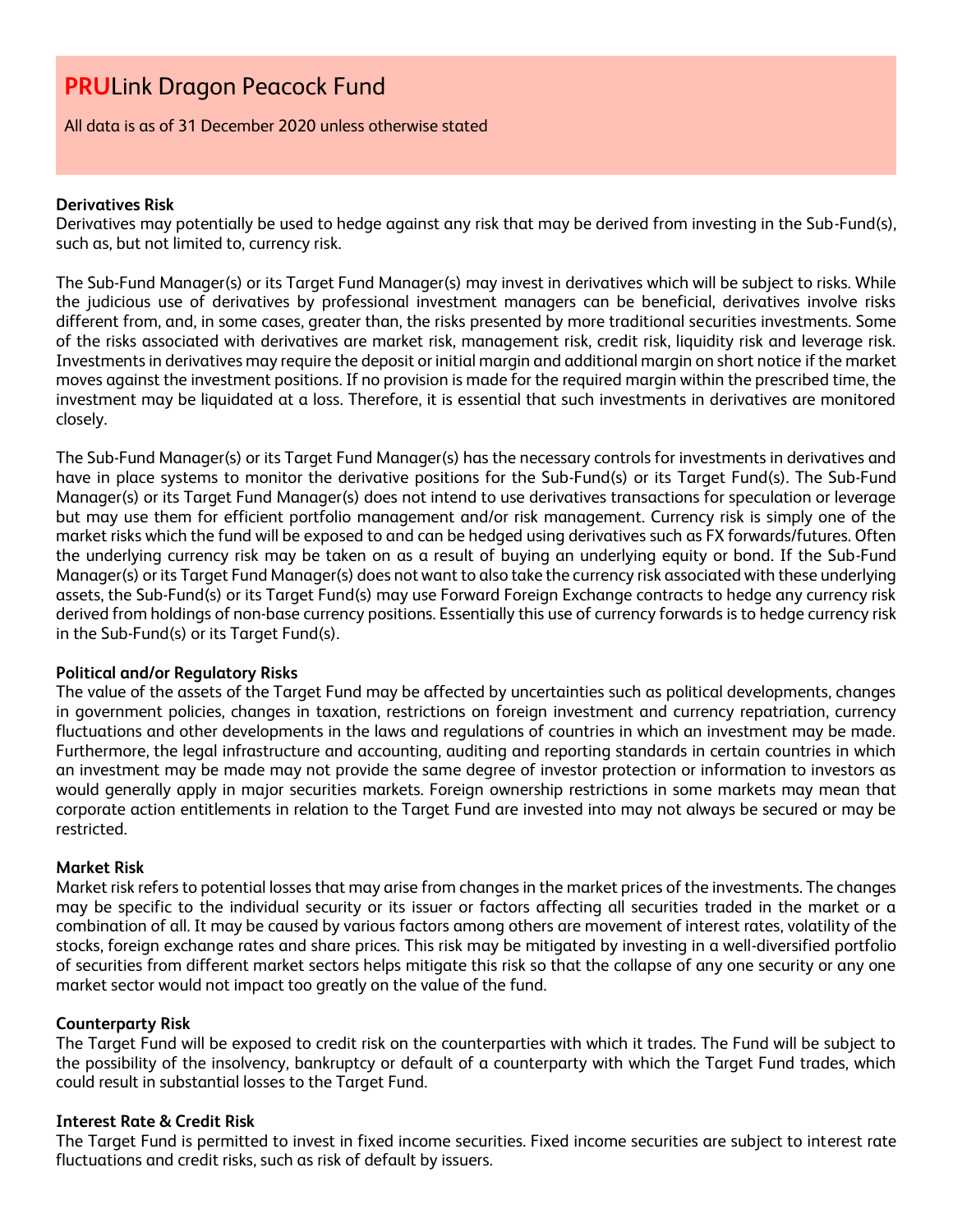All data is as of 31 December 2020 unless otherwise stated

Investments in fixed income securities are subject to adverse changes in the financial condition of the issuer, or in general economic conditions, or both, or an unanticipated rise in interest rates, which may impair the ability of the issuer to make payments of interest and principal, especially if the issuer is highly leveraged. Such issuer's ability to meet its debt obligations may also be adversely affected by specific projected business forecasts, or the unavailability of additional financing. Also, an economic downturn or an increase in interest rates may increase the potential for default by the issuers of these securities.

The above should not be considered to be an exhausted list of the risks which potential investors should consider before investing in the Fund. Potential investors should be aware that an investment in the Fund may be exposed to other risks of exceptional nature from time to time.

#### **Risk Management**

The Fund Manager has the following risk management and compliance controls in place to manage the risks:

#### **a) Pre-Trade Compliance**

Where possible, all Financial Derivative Instruments (FDI) activities and exposures are monitored with a pre-trade compliance system across the entire business. Rules and investment guidelines are set up in the system as far as possible allowing potential breaches to be immediately identified before a trade is executed. An escalation process is in place to ensure relevant parties are informed when a potential issue occurs.

#### **b) Portfolio Risk**

The Fund Manager utilises quantitative techniques to determine the suitability of utilising FDIs. The investment team utilises a number of tools to carry our portfolio construction and to conduct risk analysis including risk/return characteristics. The investment team identifies, manages and monitors investment risks with the aim of achieving the objectives of the Sub-Funds.

#### **c) Counterparty Risk**

The Fund Manager has credit risk management and control procedures for assessing, monitoring and limiting credit and counterparty risk across all asset classes and client bases. Reviews of counterparties are performed on a regular basis to assess any changes in credit worthiness and the ability to meet their contractual obligations.

#### **d) Risk Oversight**

In addition, The Fund Manager has an independent investment risk team that works with each investment team to ensure that the necessary risk controls and metrics of the risks are in place. The investment risk team reports to the regional risk committee whose principal role is to ensure that the business units operate within the risk management policies and frameworks laid out.

The Fund Manager will ensure that the risk management and compliance procedures and controls adopted are adequate and that it has the necessary expertise to control and manage the risks relating to the use of FDIs.

The Fund Manager may modify the risk management and compliance procedures and controls adopted from time to time as it deems fit and in the interest of the Sub-Fund.